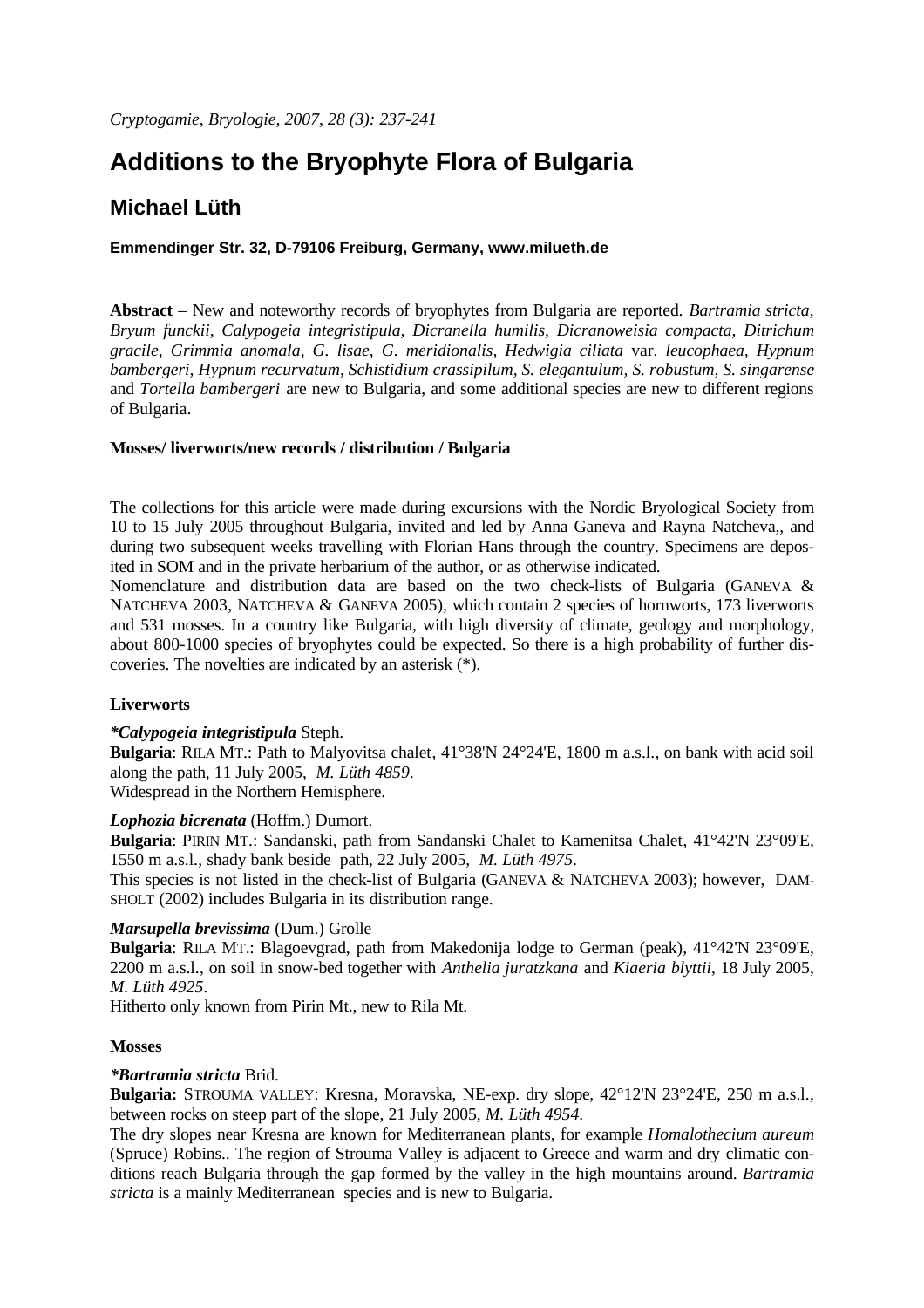#### *\*Bryum funckii* Schwägr.

**Bulgaria**: STROUMA VALLEY: Kresna, Moravska, NE-exp. dry slope, 42°12'N 23°24'E, 250 m a.s.l., on dry soil over rock, 21 July 2005, *M. Lüth 4953*.

This species grows rare to scattered through Europe on dry basic soil.

#### *\*Dicranella humilis* R. Ruthe

**Bulgaria**: RILA MT.: Path to Malyovitsa chalet, 41°38'N 24°24'E, 1800 m a.s.l., on bank with acid soil beside the path, 11 July 2005, *M. Lüth 4858*.

Pioneer plant of unstable substrates, rare to scattered through Middle- and North Europe.

#### *\*Dicranoweisia compacta* (Schwägr.) Schimp.

**Bulgaria**: PIRIN MT.: Bansko, Glavnishka porta, 41°38'N 24°24'E, 2560 m a.s.l., on rock in alpine grassland, 20 July 2005, *M. Lüth 4949*.

Distinguished by the cucullate leaf apex, the short seta of just a few millimetres and the completely papillose peristome. This Nordic and alpine species grows only above timber line, in the Alps above 2000 m.

#### *Dicranum spadiceum* J. E. Zetterst.

**Bulgaria**: PIRIN MT.: Bansko, path from Vihren chalet to Glavnishka porta, 41°48'N 24°36'E, 2300 m a.s.l., on soil in rocky grass with *Pinus mugo*, 20 July 2005, *M. Lüth 4941*.

In Bulgaria this alpine species was hitherto is known only from Rila Mt.. New to Pirin Mt.

#### *\*Ditrichum* gracile (Mitt.) Kuntze

**Bulgaria**: RHODOPES MT.: Chudnite mostove (Miracle Bridges), 43°13'N 23°28'E, ~900 m a.s.l., basic rock at the bottom of the gorge, 15 July 2005, *M. Lüth 4881*.

This taxon has been separated from *D. flexicaule* at species level by FRISVOLL (1985). With the characters given in this paper, clear separation is not always possible. However, leaf sections are distinct in both taxa. Whereas *D. flexicaule* has a perfect round and smooth section with the nerve not differentiated from the lamina, the section of *D. gracile* is somewhat keeled, papillose and with the nerve well differentiated (pictures in LÜTH 2006).

#### *\*Grimmia anomala* Hampe ex Schimp.

**Bulgaria**: RILA MT.: Blagoevgrad, plateau at German, 43°13'N 23°28'E, 2340 m a.s.l., shady side of a rock in alpine grass, 18 July 2005, *M. Lüth 4939*.

This species looks similar to *Grimmia hartmanii*, and like it has gemmae at the leaf apex, but it has a papillose lamina and a different nerve structure in section. It replaces *G. hartmanii*, which is mainly a forest plant, in higher altitudes above the timber line.

#### *Grimmia decipiens* (Schultz) Lindb.

**Bulgaria**: RILA MT.: Borovets, road to Maritsa, Chernata Skala (Black Rock), 43°13'N 23°28'E, 1350 m a.s.l., sunny rock, 17 July 2005, *M. Lüth 4922*. STROUMA VALLEY: Kresna, Moravska, NE-exp. dry slope, 42°16'N 23°39'E, 250 m a.s.l., on exposed rock, 21 July 2005, *M. Lüth 4952*. Hitherto known only from Pirin Mt. and Strandzha Mt. New to Rila Mt. and Strouma Valley.

#### *Grimmia elatior* Bruch ex Bals -Criv. & De Not.

**Bulgaria**: RILA MT.: Borovets, road to Maritsa, south of Chernata Skala, 42°16'N 23°39'E, 1450 m a.s.l., E-exp. large rocky slope, 17 July 2005, *M. Lüth 4913* (Priv. Herb. Lüth). PIRIN MT.: Sandanski, road to Sandanski Chalet, 42°16'N 23°39'E, 1350 m a.s.l., half shady granite rock in old beech forest, 22 July 2005, *M. Lüth 4966* (Priv. Herb. Lüth).

Hitherto only known from West Stara Plania (Balkan range) and West Rhodopes Mt., new to Rila Mt. and Pirin Mt..

#### *\*Grimmia lisae* De Not.

**Bulgaria**: STROUMA VALLEY: Kresna, Moravska, NE-exp. dry slope, 42°13'N 23°38'E, 250 m a.s.l., on little rock, 21 July 2005, *M. Lüth 4957*.

A species with mainly Mediterranean distribution. One of the expected species at this locality with a warm climate (see above at *Bartramia stricta*).

# *\*Grimmia meridionalis* (Müll. Hal.) E. Maier

**Bulgaria**: STROUMA VALLEY: Kresna, Moravska, NE-exp. dry slope, 42°13'N 23°38'E, 250 m a.s.l., on soil over rock, 21 July 2005, *M. Lüth 4958*. WEST FRONTIER MT.: Gorna Breznitsa above Kresna,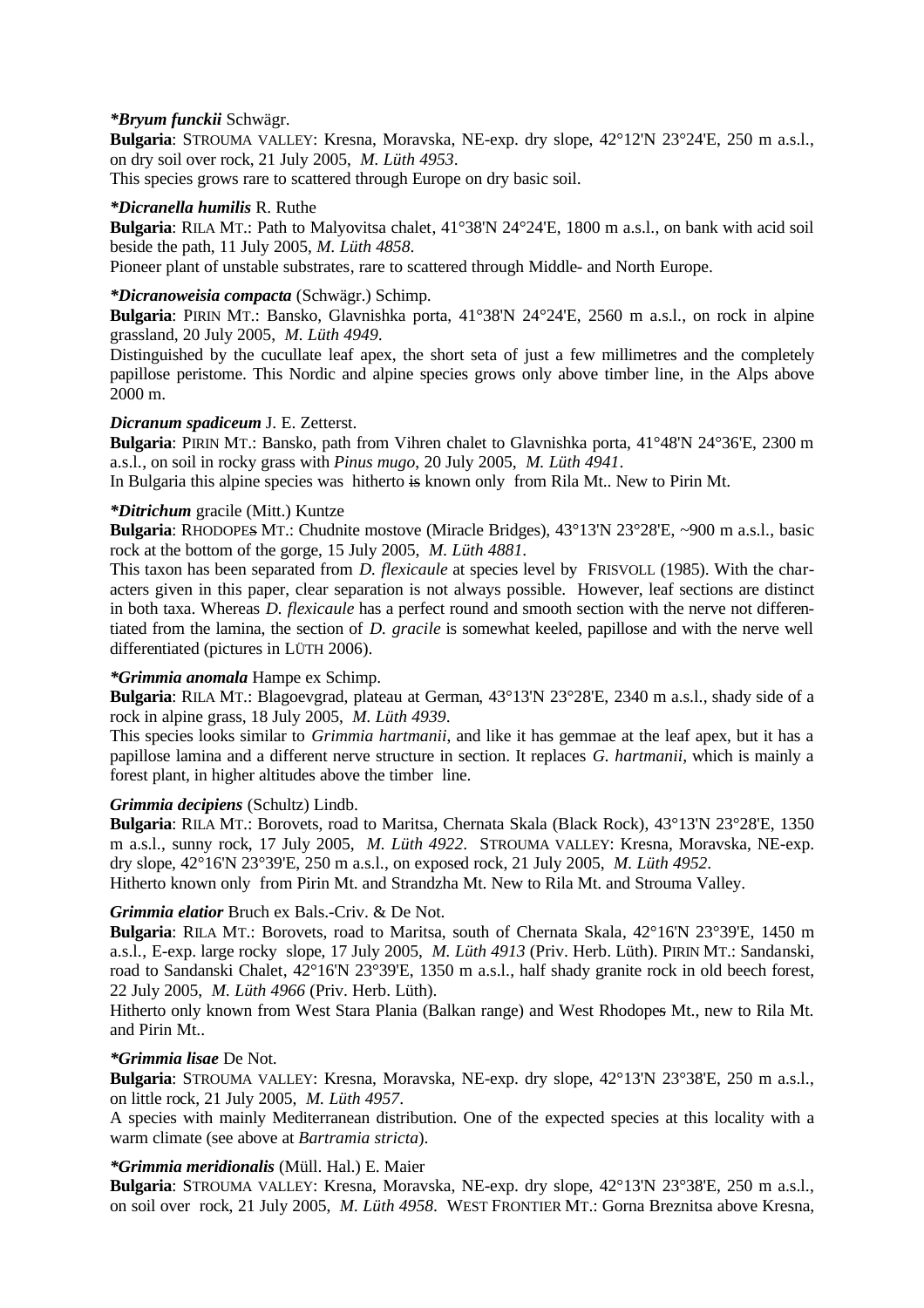dry slope in NW of village, 42°13'N 23°38'E, 450 m a.s.l., on sunny rock, 21 July 2005, *M. Lüth 4961*, det. E. Maier.

A Mediterranean species like *G. lisae* (see above), newly circumscribed by MAIER (2002).

#### *Grimmia muehlenbeckii* Schimp.

**Bulgaria**: RILA MT.: Borovets, road to Maritsa, south of Chernata Skala, 42°16'N 23°38'E, 1450 m a.s.l., E-exp. large rocky slope, 17 July 2005, *M. Lüth 4909*. Hitherto known only from Rhodope Mt.. New to Rila Mt..

#### *\*Hedwigia ciliata* **var***. leucophaea* Bruch & Schimp.

**Bulgaria**: WEST FRONTIER MT.: Gorna Breznitsa above Kresna, dry slope NW of the village, 42°03'N 23°27'E, 450 m a.s.l., on sunny rock, 21 July 2005, *M. Lüth 4962* (Priv. Herb. Lüth). PIRIN MT.: Sandanski, path from Sandanski Chalet to Kamenitsa Chalet, 42°03'N 23°27'E, 1400 m a.s.l., sunny rock face within mountain forest, 22 July 2005, *M. Lüth 4969* (Priv. Herb. Lüth). Pirin, S-exp. slope at road junction south of Pirin, 42°03'N 23°27'E, 950 m a.s.l., sunny rock, 23 July 2005, *M. Lüth 4983* (Priv. Herb. Lüth).

This taxon is distinguished by a long hyaline leaf apex (22-55% of the leaf length, HEDENÄS 1994), that is pure white and contrasts strongly with the rest of the leaf and is papillose up to the apex. The var. *leucophaea* is mostly found in hot and sunny places, whereas the var. *ciliata* grows in more sheltered and even shaded sites (but also there exists mixed stands).

#### *Hedwigia stellata* Hedenäs

**Bulgaria**: PIRIN MT.: Sandanski, path from Sandanski Chalet to Kamenitsa Chalet, 41°45'N 23°25'E, 1400 m a.s.l., sunny rock face within mountain forest, 22 July 2005, *M. Lüth 4967*. Hitherto only known from Rila Mt., new to Pirin Mt..

#### *Hypnum bambergeri* Schimp.

**Bulgaria**: RHODOPES MT.: Road to Trigrad Gorge,  $41^{\circ}42'N$  23°09'E, ~600 m a.s.l., half shady basic rock at roadside, 14 July 2005, *M. Lüth 4874*.

Arctic-alpine species, probably a relict in this lowland and southern area.

#### *\*Hypnum recurvatum* (Lindb. & Arnell) Kindb.

**Bulgaria**: RILA MT.: Borovets, road to Maritsa, south of Chernata Skala, 41°42'N 23°09'E, 1380 m a.s.l., exposed rock along road, 17 July 2005, *M. Lüth 4900*.

Hitherto known from the Alps, the Pyrenees, the Balkan Mt. (not written which country) and the Tatra Mt. (FREY et al. 2006).

#### *Racomitrium affine* (F. Weber &D. Mohr) Lindb.

**Bulgaria**: RILA MT.: Borovets, road to Maritsa, south of Chernata Skala, 41°42'N 23°09'E, 1450 m a.s.l., E-exp. large boulder slope, 17 July 2005, *M. Lüth 4908*. Hitherto only known from Pirin Mt., new to Rila Mt..

#### *Schistidium confertum* (Funck) Bruch & Schimp.

**Bulgaria**: PIRIN MT.: Sandanski, road to Sandanski Chalet, 41°45'N 23°07'E, 1100 m a.s.l., exposed rock at roadside, 22 July 2005, *M. Lüth 4978*.

In Bulgaria only known from West Stara Plania and Rhodope Mt., new to Pirin Mt..

#### *\*Schistidium crassipilum* H. H. Blom

**Bulgaria**: RHODOPES MT.: Road to Trigrad Gorge, 41°45'N 23°07'E, ~600 m a.s.l., shady basic rock at roadside, 14 July 2005, *M. Lüth 4875*. WEST STARA PLANIA MT. (Balkan): Vrachanska planina, plateau at Ledenika, 41°40'N 23°23'E, 1200 m a.s.l., shady rock at roadside, 16 July 2005, *M. Lüth 4891*. (Priv. Herb. Lüth). RILA MT.: Borovets, road to Maritsa, south of Chernata Skala, 41°40'N 23°23'E, 1400 m a.s.l., concrete wall at roadside, 17 July 2005, *M. Lüth 4902* (Priv. Herb. Lüth).

On basic rocks and concrete the most frequent species of the genus. Described as new by BLOM (1996), therefore its known distribution is still incomplete.

#### *\*Schistidium elegantulum* H. H. Blom

**Bulgaria**: RILA MT.: Borovets, road to Maritsa, south of Chernata Skala, 41°40'N 23°23'E, 1400 m a.s.l., concrete wall at roadside, 17 July 2005, *M. Lüth 4903*.

Common on basic rocks, but not as frequent as *S. crassipilum*. Another new species described by BLOM (1996).